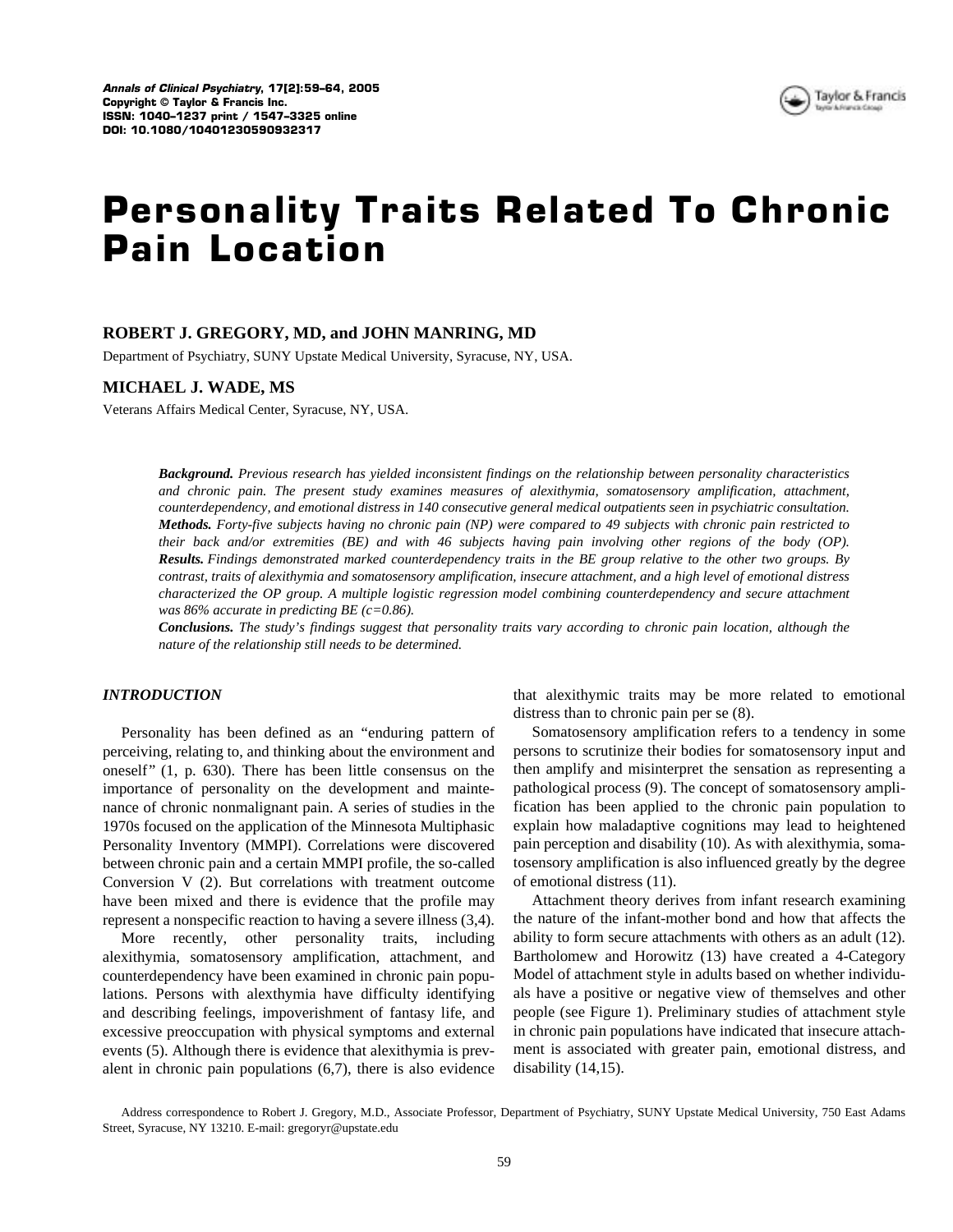

 **MODEL OF SELF**

**Figure 1** 4-Category model of adult attachment.

The concept of counterdependency, as developed by Gregory and Berry (16), describes a cluster of personality traits characterized by denial of emotional distress and interpersonal problems, strong work ethic, care-giving role identity, and self-reliance. In a sample of patients referred to an outpatient psychiatry consultation program, counterdependency traits were strongly associated with the presence of chronic pain. Remarkably, counterdependency was found to be independent of psychiatric comorbidity and measures of emotional distress.

In a follow-up study employing a similar patient sample, Gregory et al. (17) reported counterdependency differed according to chronic pain location. Patients having chronic pain restricted to their back and/or extremities scored higher on a measure of counterdependency compared to those with chronic pain that involved their abdomen, chest, head, and/or pelvis. The latter group reported a higher level of emotional distress.

The present study examines the interactions among the above personality traits, chronic pain location, and emotional distress. Based on the earlier study, the authors hypothesize that subjects with pain restricted to their back and/or extremities will demonstrate counterdependency traits. Given that subjects having pain in other locations tend to have greater emotional distress, the authors hypothesize that this group will demonstrate traits of alexithymia, somatosensory amplification, and insecure attachment.

# *METHODS*

#### *Subjects*

The location of the study was the general medicine clinic of SUNY Upstate Medical University. One hundred and fifty consecutive clinic patients who had been referred for outpatient psychiatric consultation comprised the study population. Ten patients were excluded from the study on the basis of having a primary psychotic disorder (n=3), cognitive impairment

 $(n=2)$ , or inability to complete questionnaires  $(n=5)$ . Sources of referral included the general medicine residents and attendings providing care within the clinic. Approximately two thirds (n=95) of the referrals suffered from chronic nonmalignant pain, which is defined as daily pain for at least 6 months. Mean duration of pain was  $6.1 \pm 5.4$  years. Location of pain included extremities  $(n=74)$ , back  $(n=63)$ , head  $(n=28)$ , chest  $(n=10)$ , abdomen ( $n=16$ ), and pelvis ( $n=7$ ). Extremity pain was most commonly due to radiation of chronic lower back pain into the lower extremities (n=52). In general, the chronic pain patients were characterized by multiple pain diagnoses and attributions, often with poorly defined etiologies.

#### *Measures*

DSM-IV diagnoses and social, developmental, and occupational histories were obtained in semi-structured clinical interviews by board-certified psychiatrists (RG and JM) employing a form devised by the authors. This form prompts the psychiatrist to obtain important parts of the patient's history, such as childhood sexual or physical abuse, thereby ensuring that all relevant information was gathered. For example, the form states "history of childhood sexual abuse: yes/no" and the examining psychiatrist circles either yes or no.

Patients referred for consultation are also routinely administered a series of self-rated questionnaires before each interview, including anxiety and depression subscales of the Brief Symptom Inventory (BSI), the Twenty-Item Toronto Alexithymia Scale (TAS-20), the Somatosensory Amplification Scale (SSAS), the Counterdependency Scale (CDS), and the Relationship Scales Questionnaire (RSQ).

The anxiety and depression subscales of the BSI were employed as measures of emotional distress. The BSI is a symptom checklist derived from the Hopkins Symptom Checklist and has been shown to have good validity and reliability (18).

The Toronto Alexithymia Scale and its two modified versions, the TAS-R and TAS-20, are currently the most commonly used and best researched measures of alexithymia (19,20).

The SSAS was initially designed and validated to measure somatosensory amplification in hypochondriasis (21). It has since been widely applied to other patient populations.

The RSQ is a 30-item questionnaire designed to measure attachment styles within the four-category model of adult attachment (22). Patients rate how well each of the 30 statements characterizes their reactions in close relationships. The RSQ demonstrates convergent validity with other measures of attachment and discriminant validity across the four categories of attachment style.

The CDS is a questionnaire developed by Gregory and Berry (16) based on the clinical observation that a large number of chronic pain patients appeared to minimize emotional distress; described idealized, shallow relationships with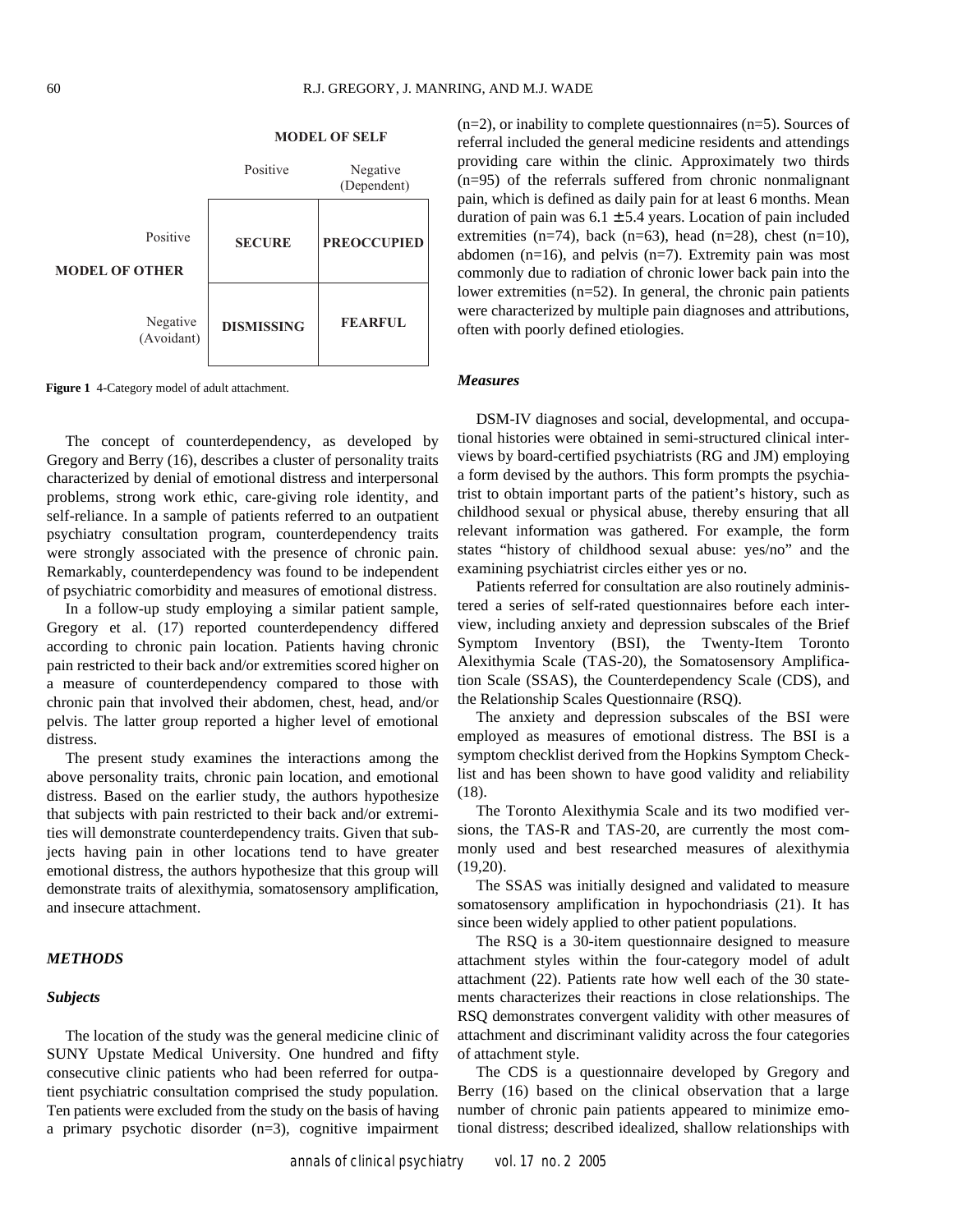stereotypical roles; and led overly productive lives until the development of their pain syndrome. The CDS was designed to capture these traits and was demonstrated to have construct validity, internal consistency, and test-retest reliability.

#### *Statistical Analysis*

Upon approval from our Institutional Review Board, the authors reviewed the medical records of the 150 patients. Data regarding demographics, medical and psychiatric diagnoses, psychosocial history, and questionnaires were entered into a computer software program for analysis. Subjects were divided into 3 groups for comparison, that is, subjects with no chronic pain (NP); subjects with chronic pain that is restricted to the back and/or extremities (BE); and subjects with chronic pain that involves other locations (OP). Note that the OP group included some patients with back and/or extremity pain who also had pain in the head, chest, abdomen, or pelvis (n=25). Their inclusion in the OP group was based on findings from a previous study indicating that the psychological profile of patients with multi-site pain (including back and extremities) most closely matched other patients in the OP group, rather than the BE group (17).

We first compared the three pain groups with respect to demographics and co-morbidities using analysis of variance (ANOVA). Where applicable, chi-square procedures were used to assess categorical characteristics. One-way ANOVA was also used to determine whether a uni-variate association existed between the three pain groups and each psychological outcome measure. In order to account for the bias inherent in multiple statistical outcome comparisons, a conservative pvalue of 0.01 was chosen to assess the statistical significance of differences in psychological measures between pain groups.

Multi-way ANOVA and ANCOVA procedures were utilized to determine whether the uni-variate associations remained after adjusting for significant  $(p<0.10)$  demographic variables. With the exception of BSI-anxiety and depression, the psychological measures did not substantially deviate from normality. In addition to exploratory data analysis (e.g., stem and leaf plots), normality was assessed using a formal statistical hypothesis test. Even though BSI-anxiety and depression did not "pass" normality tests, the results of the non-parametric Kruskal-Wallis test were very similar to the ANOVA results hence verifying the fact that ANOVA is robust against departures from normality.

Propensity scores have been observed to reduce the potential bias inherent in observational studies where non-random group assignment often occurs (23). For this reason, standard multi-way ANOVA was not used when determining whether or not pain location independently predicted each psychological outcome. The propensity score for each patient is equal to the probability of pain location (no pain vs. back/ext. vs. other pain) and was calculated using a multi-nomeal logistic regression model that included main effects for each demographic

variable and significant interactions between the appropriate main effects. Thus, five demographic variables were condensed into a single scalar variable, named the propensity score, designated as the co-variate in an ANCOVA model. Pain was defined as the grouping factor in this model.

Two sets of p-values are provided for assessing the associations between each psychological measure and pain. An initial p-value is presented for the purpose of determining whether or not each psychological measure on its own provides significant information differentiating pain. The second p-value is a result of the two-step propensity score method that reduces bias due to confounding.

In addition to determining whether an independent association existed between pain and each psychological measure, we developed a statistical model to predict whether a given patient had BE or no pain based solely on the psychological measures. We also developed a model to predict other or no pain, which was different from the model used to predict BE pain. Binary logistic regression was utilized to develop these models and to produce probabilities of BE and OP. The discriminatory strength of each of the two models for classifying patients with regards to BE and OP was assessed using the C-statistic, which is defined as the area under the receiver-operating characteristic curve (24). Model calibration was assessed using the Hosmer-Lemeshow goodness-of-fit statistic.

### *RESULTS*

Most of the study subjects were Caucasian with a high school education. Groups did not differ significantly from one another in terms of age  $(p=0.263)$ , education  $(p=0.335)$ , or marital status ( $p=0.127$ ). However, subjects in the OP group were more likely to be female (p=0.004) and tended more towards an African-American ethnicity (p=0.044) than the other two groups.

Psychiatric comorbidity was high, as would be expected among patients referred for psychiatric consultation. Depressive diagnoses were most common (52% of subjects), followed by substance use disorders (31%). The OP group was somewhat more likely to be diagnosed with a mood disorder  $(p=0.038)$ . However, there were no statistically significant differences between groups in rates of anxiety disorders  $(p=0.402)$ , personality disorders  $(p=0.354)$ , and substance use disorders (p=0.947).

There was a marked difference between groups in rates of reported history of childhood sexual and/or physical abuse. Forty six percent of subjects in the OP group reported a history of sexual abuse, compared to 24% in the NP group and 6% in the BE group  $(p<0.001)$ . Subjects in the OP group also reported a higher rate of childhood physical abuse (p=0.010).

Table 1 demonstrates marked differences among the groups on measures of personality and emotional distress. Subjects in the BE group were very counterdependent compared to the other two groups. However, their scores on measures of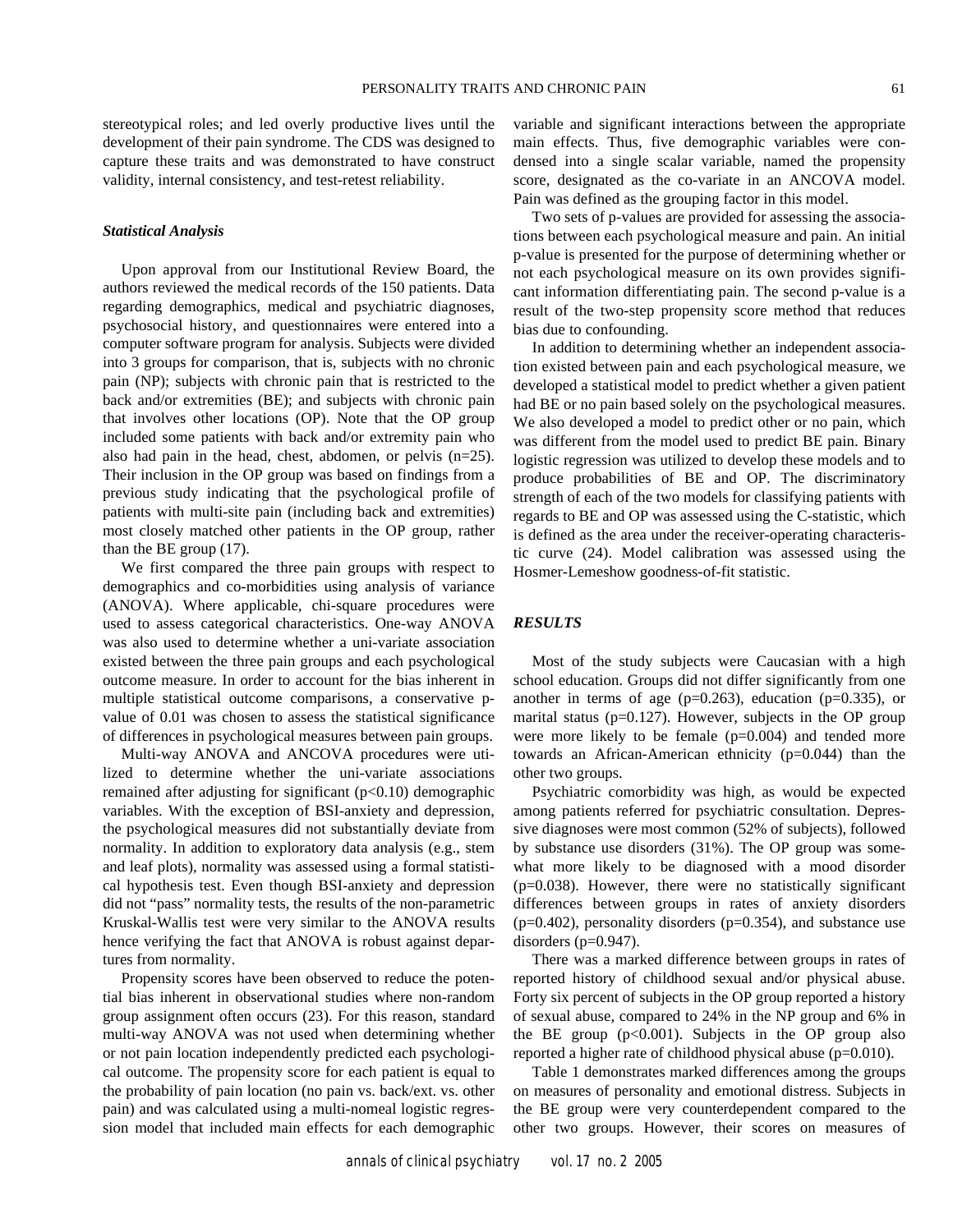| <b>Psychological Measure</b> | <b>Pain Location</b>       |                                   |                                |            |                               |  |  |
|------------------------------|----------------------------|-----------------------------------|--------------------------------|------------|-------------------------------|--|--|
|                              | <b>No Pain</b><br>$(N=45)$ | <b>Back/Ext. Only</b><br>$(N=49)$ | <b>Other Sites</b><br>$(N=46)$ | $P-value1$ | <b>Adjusted</b><br>$P-value2$ |  |  |
| BSI-A                        | $1.2 \pm 1.1$              | $1.2 \pm 1.2$                     | $1.9 \pm 1.1$                  | 0.007      | 0.032                         |  |  |
| BSI-D                        | $1.1 \pm 1.1$              | $1.1 \pm 1.2$                     | $2.0 \pm 1.2$                  | < 0.001    | 0.002                         |  |  |
| <b>CDS</b>                   | $2.2 + 0.8$                | $3.1 + 0.5$                       | $2.4 + 0.6$                    | < 0.001    | < 0.001                       |  |  |
| SAS                          | $1.6 + 0.7$                | $1.5 + 0.7$                       | $2.0 + 0.7$                    | < 0.001    | 0.005                         |  |  |
| <b>TAS-20</b>                | $48.4 + 13.9$              | $47.6 + 14.6$                     | $58.8 + 13.1$                  | < 0.001    | 0.003                         |  |  |

**Table 1** Comparison of the 3 Patient Groups on Measures of Anxiety (BSI-A), Depression (BSI-D), Counterdependency (CDS), Somatosensory Amplification (SAS), and Alexithymia (TAS-20)

Psychological measures are represented by the observed mean plus or minus the standard deviation. A p-value  $\leq 0.01$  suggests that at least two of the pain groups differ with respect to the mean of the psychological measure. P-value<sup>1</sup> = type I error rate attained from the uni-variate ANOVA. P-value<sup>2</sup> = error rate using the propensity score as sole co-variate in the ANCOVA model.

alexithymia, somatosensory amplification, and emotional distress were virtually identical to subjects with no chronic pain. The association between back and/or extremity pain and counterdependency continued to be significant  $(p<0.001)$  when confounding variables (i.e., age) were adjusted for in multivariate analysis. By contrast, subjects in the OP group demonstrated high levels of alexithymia, somatosensory amplification, and emotional distress relative to the other two groups.

The attachment styles of the 3 groups are compared in Table 2. Subjects in the BE group trended towards a relatively secure attachment style characterized by low dependence (high RSQ Self score). By contrast, subjects in the OP group were likely to have an insecure attachment style characterized by high avoidance (low RSQ Other score) and marked fearfulness. In multivariate analysis, these differences were largely accounted for by differences in mood disorder and history of childhood abuse.

In multivariate logistic regression models, a secure attachment style and high counterdependency traits were the two psychological factors that best predicted chronic pain restricted to the back and/or extremities. The model has high discriminatory strength  $(c=0.862)$  suggesting that the model

can distinguish between BE and NP/OP merely by utilizing CDS and RSQ-secure scores. As shown in Figure 2, the model predicts an 82% probability of chronic back and/or extremity pain for subjects at the highest quintile on each of the two measures. On the other hand, subjects scoring at the lowest quintiles of these measures have less than a 10% chance of having localized back and/or extremity pain. The model provides good overall fit, as indicated by a nonsignificant Hosmer-Lemeshow statistic (p=0.330)

By contrast, fearful attachment style and depression severity (as measured by the BSI) were the two psychological factors that best predicted other chronic pain locations. Whereas depression severity followed a linear pattern (p=0.017) of association with chronic pain location, RSQ-F scores followed a quadratic pattern  $(p=0.002)$ . As with the statistical model for BEP, utilizing RSQ-F and depression severity provides substantial discriminatory strength (c=0.78). Subjects scoring at the highest quartile on both measures were 80% likely to have chronic pain in their chest, abdomen, pelvis, or head. Our OP model also showed that the predicted probabilities matched well against the observed probabilities  $(p=0.253)$ .

|  |  |  | <b>Table 2</b> Comparison of the 3 Patient Groups on Measures of Attachment Style (RSQ) |  |  |  |
|--|--|--|-----------------------------------------------------------------------------------------|--|--|--|
|--|--|--|-----------------------------------------------------------------------------------------|--|--|--|

|                                                         | <b>Pain Location</b>       |                                   |                                |            |                               |  |  |
|---------------------------------------------------------|----------------------------|-----------------------------------|--------------------------------|------------|-------------------------------|--|--|
| <b>Attachment Style Psychological</b><br><b>Measure</b> | <b>No Pain</b><br>$(N=45)$ | <b>Back/Ext. Only</b><br>$(N=49)$ | <b>Other Sites</b><br>$(N=46)$ | $P-value1$ | <b>Adjusted</b><br>$P-value2$ |  |  |
| Secure                                                  | $2.9 + 0.7$                | $3.2 + 0.7$                       | $2.9 + 0.7$                    | 0.076      | 0.108                         |  |  |
| Preoccupied                                             | $2.8 + 0.8$                | $2.6 + 0.7$                       | $2.7 + 0.8$                    | 0.303      | 0.438                         |  |  |
| Dismissive                                              | $3.2 \pm 0.7$              | $3.3 \pm 0.6$                     | $3.6 \pm 0.7$                  | 0.030      | 0.075                         |  |  |
| Fearful                                                 | $2.7 + .9$                 | $2.6 \pm 0.9$                     | $3.5 \pm 1.1$                  | < 0.001    | < 0.001                       |  |  |
| Self                                                    | $0.5 \pm 1.8$              | $1.3 \pm 1.6$                     | $0.3 \pm 1.8$                  | 0.012      | 0.033                         |  |  |
| Other                                                   | $-0.3 \pm 1.8$             | $-0.1 + 1.7$                      | $-1.5 + 2.0$                   | 0.001      | 0.014                         |  |  |

Attachment measures are represented by the mean plus or minus the standard deviation. A p-value ≤ 0.01 suggests that at least two of the pain groups differ with respect to the mean of the attachment style. P-value<sup>1</sup>= type I error rate attained from the uni-variate ANOVA. P-value<sup>2</sup>= error rate using the propensity score as sole co-variate in the ANCOVA model.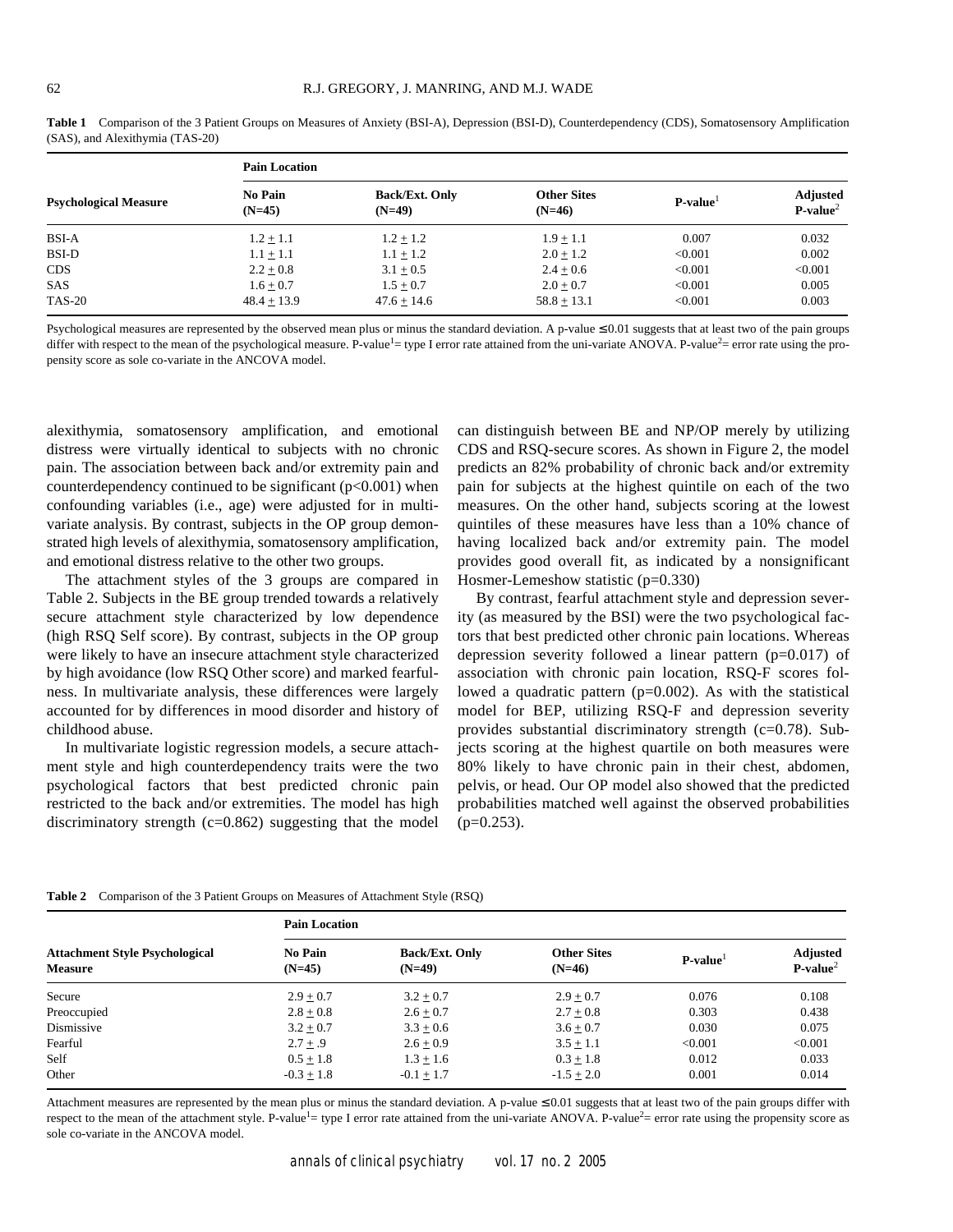

**Figure 2** Multiple Logistic Regression Interaction Model for Back or Extremity Pain.

#### *DISCUSSION*

The authors' hypotheses were supported by the data. The BE group was differentiated from the other groups by high counterdependency traits. On the other hand, the OP group was characterized by alexithymia, somatosensory amplification, insecure attachment, and emotional distress.

The association between chronic back and/or extremity pain and counterdependency remains a consistent finding across studies (16,17). It is particularly striking that the presence of two personality traits (counterdependency and secure attachment) allowed accurate prediction as to whether or not a given subject experienced back and/or extremity pain, regardless of demographics, medical history, or psychiatric comorbidity.

However, the nature of the relationship between counterdependency and chronic back and/or extremity pain is unknown and requires further investigation. For instance, do differences in medication regimes between groups mediate some of the differences in observed personality measures? Are counterdependent persons more likely to select more labor-intensive occupations and so become prone to injury and pain? Because of their self-reliance, do they tend to ignore pain when it occurs and continue to work until permanent injury results? Or is the explanation that emotional distress becomes repressed and displaced into physical pain? An important future study will be to evaluate whether premorbid counterdependency and attachment traits can predict the development of chronic back and/or extremity pain in persons at high risk.

It is important to note that the study has some limitations. One is that the psychiatric diagnoses were obtained as part of a clinical interview and a different examiner may have obtained different diagnoses. Another limitation of our study is that all of the subjects were referred for psychiatric consultation, thereby pre-selecting a population having high rates of psychopathology. It is therefore possible that our results do not generalize to other chronic pain samples. However, given that the correlation between counterdependency and chronic back and/or extremity pain in this study was independent of psychiatric comorbidity and measures of emotional distress, we anticipate that the results can be generalized. Nevertheless, research is needed to replicate the findings in other samples.

The marked differences observed between the BE and OP groups on measures of personality and emotional distress suggest that there are specific subgroups within the chronic pain population that require further definition and differentiation from one another. Further research is indicated to investigate how these subgroups differ in the biopsychosocial etiology, treatment, course, or prognosis of their chronic pain syndromes. Overall, the study highlights the importance of an individualized approach to chronic pain management that takes into account each patient's unique personality and emotional response.

#### *ACKNOWLEDGMENTS*

The authors gratefully acknowledge partial funding for this study from the Department of Psychiatry, SUNY Upstate Medical University.

## *REFERENCES*

- 1. American Psychiatric Association: *Diagnostic and Statistical Manual of Mental Disorders,* 4th Edition. Washington, D.C., American Psychiatric Association, 1994
- 2. Phillips EL: Some psychological characteristics associated with orthopaedic complaints. *Curr Pract Orthop Surg* 1964; 2:165–176
- 3. Trief PM, Yuan HA: The use of the MMPI in a chronic back pain rehabilitation program. *J Clin Psychol* 1983; 39:46–53
- 4. Sternbach RA, Timmermans G: Personality changes associated with reduction in pain. *Pain* 1975; 1:177–181
- 5. Sifneos PE: The prevalence of alexithymia characteristics in psychosomatic patients. *Psychother Psychosom* 1973; 22:255–262
- 6. Millard RW, Kinsler BL: Evaluation of constricted affect in chronic pain: an attempt using the Toronto Alexithymia Scale. *Pain* 1992; 50:287–292
- 7. Cox BJ, Kuch K, Parker JD, Shulman ID, Evans RJ: Alexithymia in somatoform disorder patients with chronic pain. *J Psychosom Res* 1994; 38:523–527
- 8. Kosturek A, Gregory RG, Sousou AJ, Trief P: Alexithymia and somatic amplification in chronic pain. *Psychosomatics* 1998; 39:399–404

annals of clinical psychiatry vol. 17 no. 2 2005